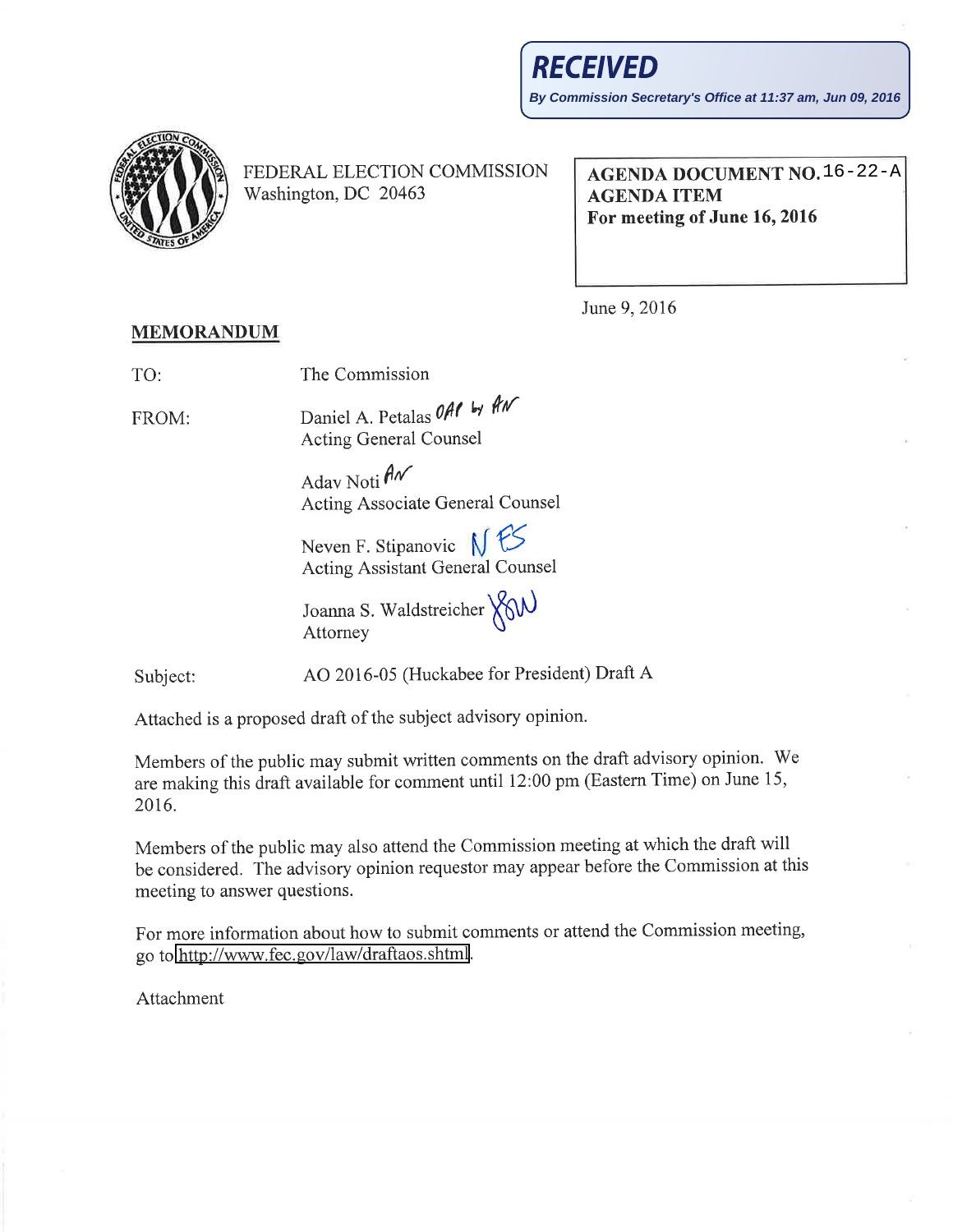| $\mathbf{1}$<br>$\overline{c}$ | <b>ADVISORY OPINION 2016-05</b>                                                                   |                |
|--------------------------------|---------------------------------------------------------------------------------------------------|----------------|
| 3<br>$\overline{4}$            | Douglas Chalmers, Jr., Esq.<br>Chalmers Pak Burch & Adams, LLC                                    | <b>DRAFT A</b> |
| 5                              | 1300 Pennsylvania Ave NW #190-612<br>Washington, DC 20004                                         |                |
| 6<br>7                         |                                                                                                   |                |
| 8                              | Dear Mr. Chalmers:                                                                                |                |
| 9                              | We are responding to your advisory opinion request on behalf of Huckabee for President,           |                |
| 10                             | Inc. (the "Committee") concerning the application of the Federal Election Campaign Act,           |                |
| 11                             | 52 U.S.C. §§ 30101-46 (the "Act"), and Commission regulations to the proposed use of a legal      |                |
| 12                             | defense fund (the "Fund") to pay a settlement arising out of a copyright infringement lawsuit.    |                |
| 13                             | The Commission concludes that the proposal is permissible.                                        |                |
| 14                             | <b>Background</b>                                                                                 |                |
| 15                             | The facts presented in this advisory opinion are based on your letter received on May 9           |                |
| 16                             | and your email received on May 13, 2016 (the "AOR").                                              |                |
| 17                             | The Committee is the principal campaign committee of former Arkansas Governor Mike                |                |
| 18                             | Huckabee, a candidate for President in 2016. On November 18, 2015, Rude Music, Inc. filed a       |                |
| 19                             | copyright infringement lawsuit against the Committee in the U.S. District Court for the Northern  |                |
| 20                             | District of Illinois. The complaint, seeking injunctive relief and monetary damages, alleged that |                |
| 21                             | the Committee had violated federal copyright law by playing the song "Eye of the Tiger" at a      |                |
| 22                             | campaign event on September 8, 2015. The Committee, rising up to the challenge of its rival,      |                |
| 23                             | incurred attorneys' fees and other expenses in defending itself in that litigation. After briefly |                |
| 24                             | relishing the thrill of the fight, the parties settled the lawsuit for an undisclosed amount.     |                |
| 25                             | The Fund will be used to pay the Committee's attorneys' fees and expenses and a portion           |                |
| 26                             | of the settlement amount. The Fund will be established and administered in accordance with the    |                |
| 27                             | Commission's previous advisory opinions, including Advisory Opinion 2011-01 (Robin                |                |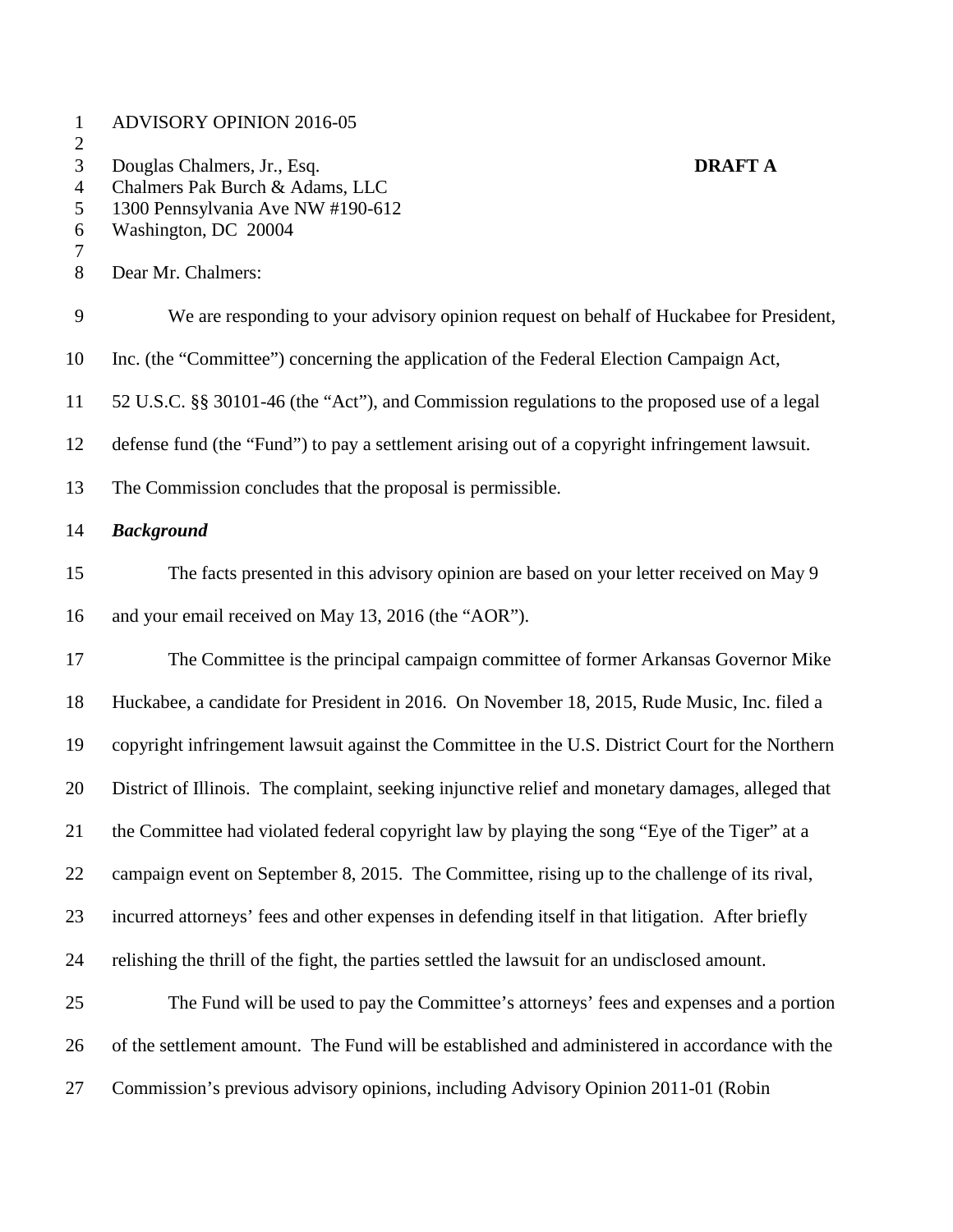AO 2016-05 Draft A Page 2

 Carnahan for Senate), in which the proposed legal defense fund was established and administered entirely separately from the campaign committee, solicitations for the legal defense fund were conducted separately from any solicitation for the campaign committee, and all amounts received by the legal defense fund were held separately from the campaign committee's funds*. Id*. at 3-4. No amounts will be paid from the Fund to the Committee.

## *Question Presented*

 *If the Fund is established pursuant to the requirements set out in previous Commission advisory opinions, including Advisory Opinion 2011-01, may the Fund be used to pay the cost of a portion of the settlement of the copyright infringement lawsuit against the Committee?*

## *Legal Analysis and Conclusion*

 Yes, the Fund may be used as described in the request to pay a portion of the amount that the Committee is obligated to pay under the settlement agreement arising out of the copyright infringement lawsuit.

 In Advisory Opinion 2011-01 (Robin Carnahan for Senate), a candidate's principal campaign committee was sued by a broadcaster for copyright infringement, and the campaign committee, which ultimately settled the lawsuit, proposed to use a legal defense fund to pay the attorneys' fees and costs it had incurred in defending itself. The Commission approved this proposal, noting that "the amounts received and disbursed by the [legal defense fund] would be strictly for the purpose of paying the [campaign committee's] legal costs in connection with the [copyright infringement] lawsuit," specifically to compensate the campaign committee's counsel for defending and settling the underlying litigation.

 The instant request states that the Fund would be established and operated pursuant to Advisory Opinion 2011-01 (Robin Carnahan for Senate), the only difference being that the Fund